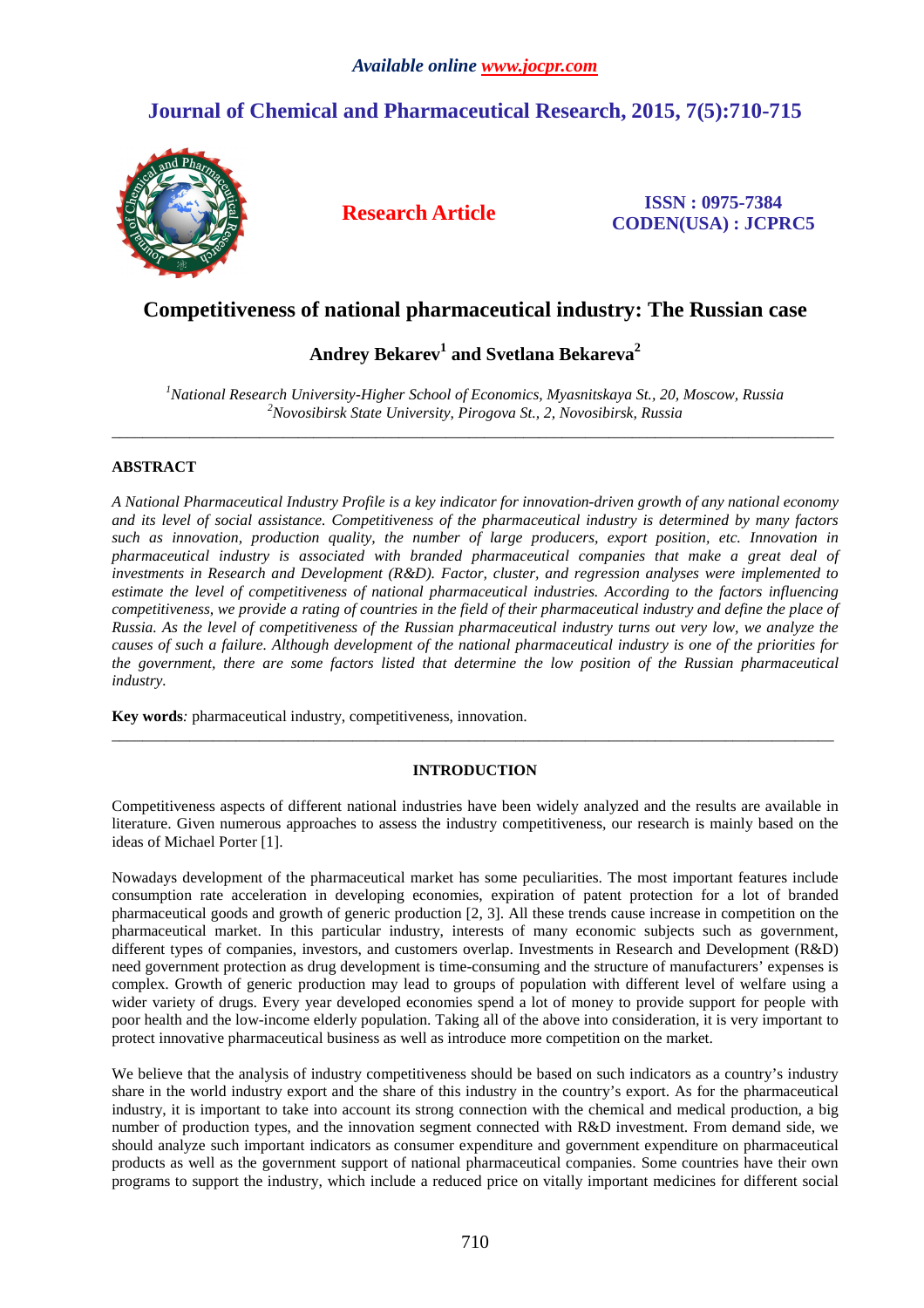groups, procurement of medicines for hospitals and advantages for national companies on the local market.

#### **EXPERIMENTAL SECTION**

*\_\_\_\_\_\_\_\_\_\_\_\_\_\_\_\_\_\_\_\_\_\_\_\_\_\_\_\_\_\_\_\_\_\_\_\_\_\_\_\_\_\_\_\_\_\_\_\_\_\_\_\_\_\_\_\_\_\_\_\_\_\_\_\_\_\_\_\_\_\_\_\_\_\_\_\_\_\_*

#### **Indicators**

We considered net export of pharmaceutical production as the main criterion of competitiveness in this market. Taking into account the pharmaceutical industry peculiarities, we added other indexes to evaluate its competitiveness level, such as some indexes of the market which reflect its supply and demand sides including government expenditures on the health care. Totally, we used nine factors for our analysis. They are as follows: "Protecting investors rating", "Global competitiveness index", "Total patent applications", "Biotechnology patent grants", "Business enterprise funds expenditures on R&D", "Net export of medicinal and pharmaceutical products", "Total health expenditure per capita", "Consumer expenditure on pharmaceutical products and medical appliances", "Production of pharmaceuticals and medicinal chemicals".

#### **Data**

Forty countries have been regarded in our research. They are situated all over the world and have different degrees of prosperity of their pharmaceutical industry. Among them there are economically developed countries and countries with emerging markets.

The statistical data were taken from the Euro monitor International Corporation. The statistics covered nine indicators mentioned above for forty countries under consideration. The period of the investigation was 2013.

#### **Methods of investigation**

Using factor, cluster, and regression analyses we compiled a ranking of these countries by their level of competitiveness in the field of pharmaceutical industry. We also try to explain the position of Russia and find some factors influencing the level of its competitiveness.

Our first research milestone was factor analysis. Factorization is the instrument of reducing the dimension of model and, thus, it allows eliminating extra values of indicators which have similar meaning in term of our analysis. Using factorization provides a correct result for cluster analysis.

The second stage of our research was cluster analysis. The countries observed were assembled in particular clusters according to the principal components determined during the previous stage of the research. Clusterization was based on the K-means algorithm. It uses the iterative refinement technique, which first assigns each observation to the cluster with the number stated initially, whose mean yields the least within-cluster sum of squares; then it calculates the new means as the new centroids of the clusters. The algorithm converges when the assignments no longer change. This method fully depicts the scheme of clusterization, since the possibility for differently allocated observations to appear in one cluster is minimal.

Then, regression analysis was conducted including the indexes that were previously used for clusterization and factorization. For more adequate data outcome, all indexes were normalized before constructing the regression function. For this type of analysis we used the stepwise inclusion method.

Our original hypothesis based on analytical data and scientific articles was that the chosen criterion variable "Net export of pharmaceutical products" was somehow influenced by all the indicators except "Total health expenditure" and "Consumer health expenditure". We supposed that the variable directly depends on the "Total patent applications", "Biotechnology patent grants", "Business enterprise funds expenditure" and "Production of pharmaceuticals and medicinal chemicals". The hypothesis stated that "Production of pharmaceuticals" and "Business funds spending" were the key variables in the regression model proposed. We anticipated that "Investors protecting rating" and "Global competitiveness index" had inverse interdependence with the variable under investigation.

We calculated three regression models in the software package for statistical analysis, which used the stepwise inclusion method. Before each new step of constructing our model, F and T-statistic tests were automatically conducted in order to determine whether a new suggested variable was of statistical value in the model. The third model is the final one and includes all the three regressors significant (with 95% confidence interval).

The final stage of our research comprised the ranking of the national pharmaceutical branch competitiveness. In order to compile the competitiveness ranking, we used the results of all the research stages, namely factorization, clusterization and function construction. Clusters are ranged according to the value of the indicators that characterize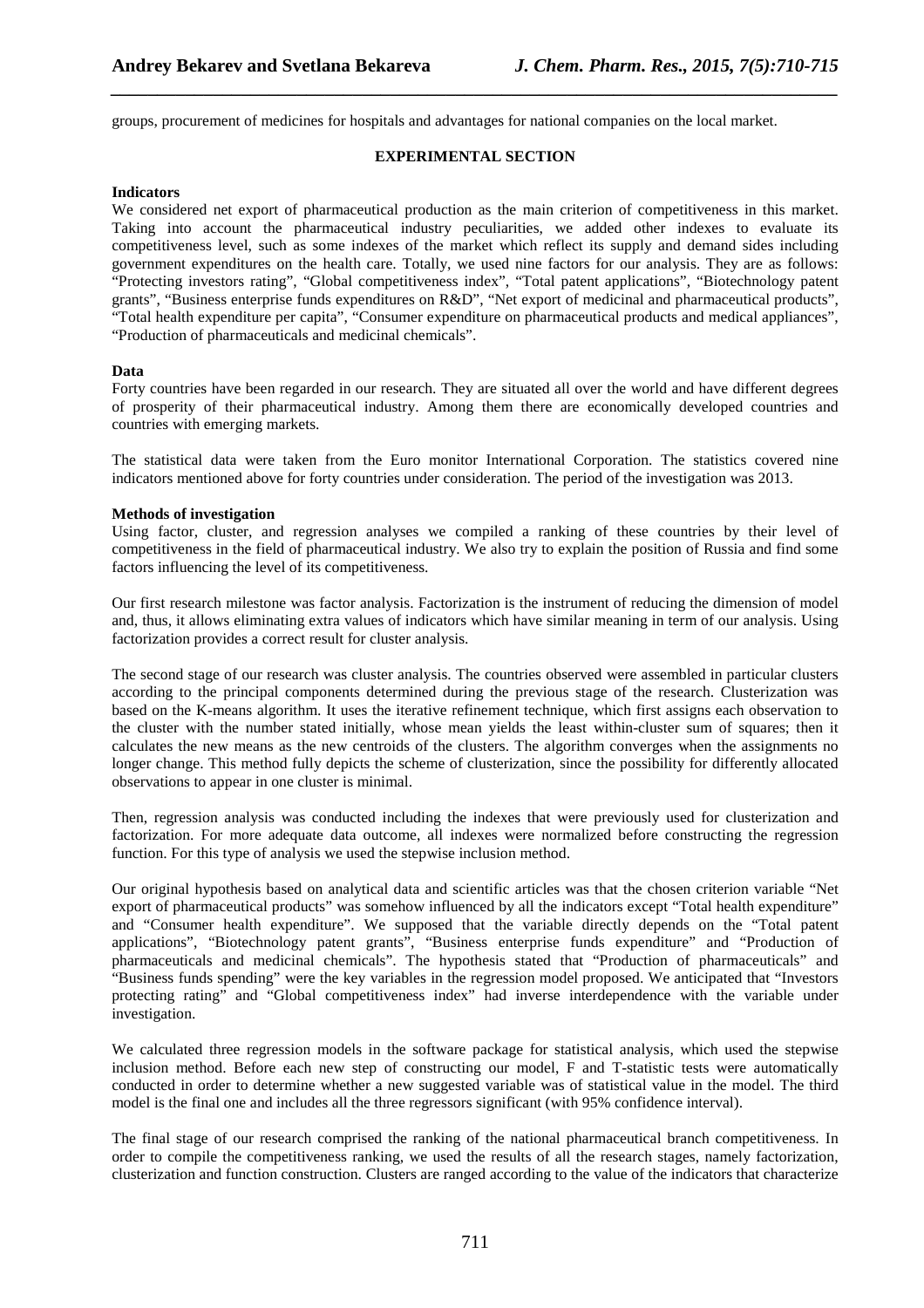the national pharmaceutical industries. To range countries inside clusters the most important indicator determined by regression analysis was used.

*\_\_\_\_\_\_\_\_\_\_\_\_\_\_\_\_\_\_\_\_\_\_\_\_\_\_\_\_\_\_\_\_\_\_\_\_\_\_\_\_\_\_\_\_\_\_\_\_\_\_\_\_\_\_\_\_\_\_\_\_\_\_\_\_\_\_\_\_\_\_\_\_\_\_\_\_\_\_*

#### **RESULTS AND DISCUSSION**

With the help of factor analysis nine primary variables were aggregated in three principal components. The first component is connected with protection of patent holders and production of pharmaceutical goods (Table 1). The second component includes variables of consumer expenditures on pharmaceutical goods and competitive rating of the countries. The third component deals with the rating of protecting investors, which is caused bythe assessment peculiarities of the variable. The most arguable indicator is the net export of pharmaceutical goods and services. The Rotated component matrix table below shows that this indicator has the minimal differences of correlation among the principal components, and thus it can be treated as the most valuable in the analysis or one that more or less correlates with each index taken for research. However, the biggest values are included in the second principal component.

#### **Table1.Rotated component matrix**

| Indicator                                                              | Component |          |          |
|------------------------------------------------------------------------|-----------|----------|----------|
|                                                                        |           | 2        | 3        |
| Protecting investors rating                                            | 0,031     | 0.015    | 0.931    |
| Global competitiveness index                                           | $-0.23$   | $-0,801$ | 0.278    |
| Total patent applications                                              | 0.95      | $-0.094$ | 0.024    |
| Biotechnology patent grants                                            | 0,816     | 0.245    | $-0.255$ |
| Business enterprise funds expenditures on R&D                          | 0.975     | 0.091    | $-0.139$ |
| Net export of medicinal and pharmaceutical products                    | $-0.399$  | 0.431    | 0.366    |
| Total health expenditure per capita                                    | 0.21      | 0,879    | 0,015    |
| Consumer expenditure on pharmaceutical products and medical appliances | 0,128     | $-0,667$ | $-0,219$ |
| Production of pharmaceuticals and medicinal chemicals                  | 0,891     | 0,068    | 0,183    |

*Equations made by implementation of IBM SPSS 21* 

With the help of cluster analysis we identified four main clusters of which the first group consists of China alone, so this case can be treated as a statistical outlier. It accounts for the fact that China's economy is unique within the framework of the statistical data observed. The country is ranked relatively low in the protecting investors rating and has a low indicator of the public health spending "Total health expenditure per capita" because of the number of population. Nevertheless, production of pharmaceuticals and medicinal chemicals in China is the highest among the selected countries. In 2013 it was two times higher than that in the USA, which follows China according to this indicator. Business enterprise funds are spent mostly on R&D here, and this spending is even higher than that in Japan, but still lower than in the USA.

The next cluster includes the USA and Japan. These countries feature a great volume of patent applications, business enterprise funds spending on R&D and mass production of pharmaceuticals and medicinal chemicals. One of their common features is negative net export of pharmaceuticals. Despite the fact that lots of indicators have close values for these countries, they are different in the indexes of total health expenditure per capita. Its value in the USA is much above while in Japan it is below the median level.

The third cluster has its own peculiarities. It includes such features as the high level of consumer expenditure on pharmaceutical goods and total health expenditure per capita. Nevertheless, this cluster is marked by comparatively low (to the previous group) production of pharmaceuticals and business enterprise funds expenditure on R&D. These key indicators, doubtless for the pharmaceutical branch, do not obstruct almost each observed country from the positive net export of pharmaceutical goods. This cluster includes countries of Western Europe, as well as Canada and Australia. Despite the fact that Germany, Switzerland, Belgium and Ireland are the first-string exporters of pharmaceutical goods and thus outstrip the other countries of the given group, they do not form a separate cluster. It happened due to the similarities with the other countries of the group in such indexes as total health expenditure per capita and protecting investors rating.

Latin American countries, some Central and Eastern European countries and also Israel, Jordan and Russia compose the fourth group. This cluster can be described by low total health expenditure and a relatively big amount of private consumer expenditure on pharmaceutical products  $(40 - 60\%)$ , which can indicate scarcity of resources in healthcare or feeble social policies of the national governments. Moreover, this cluster features low business enterprise funds spending on R&D. Hence, there are outliners in stated indexes, e.g., South Korea. It has a rather substantial amount of pharmaceutical production and a great level of business enterprise funds expenditure on R&D, which could have resulted in this country belonging to the previous cluster; however, it has total health expenditure no higher than an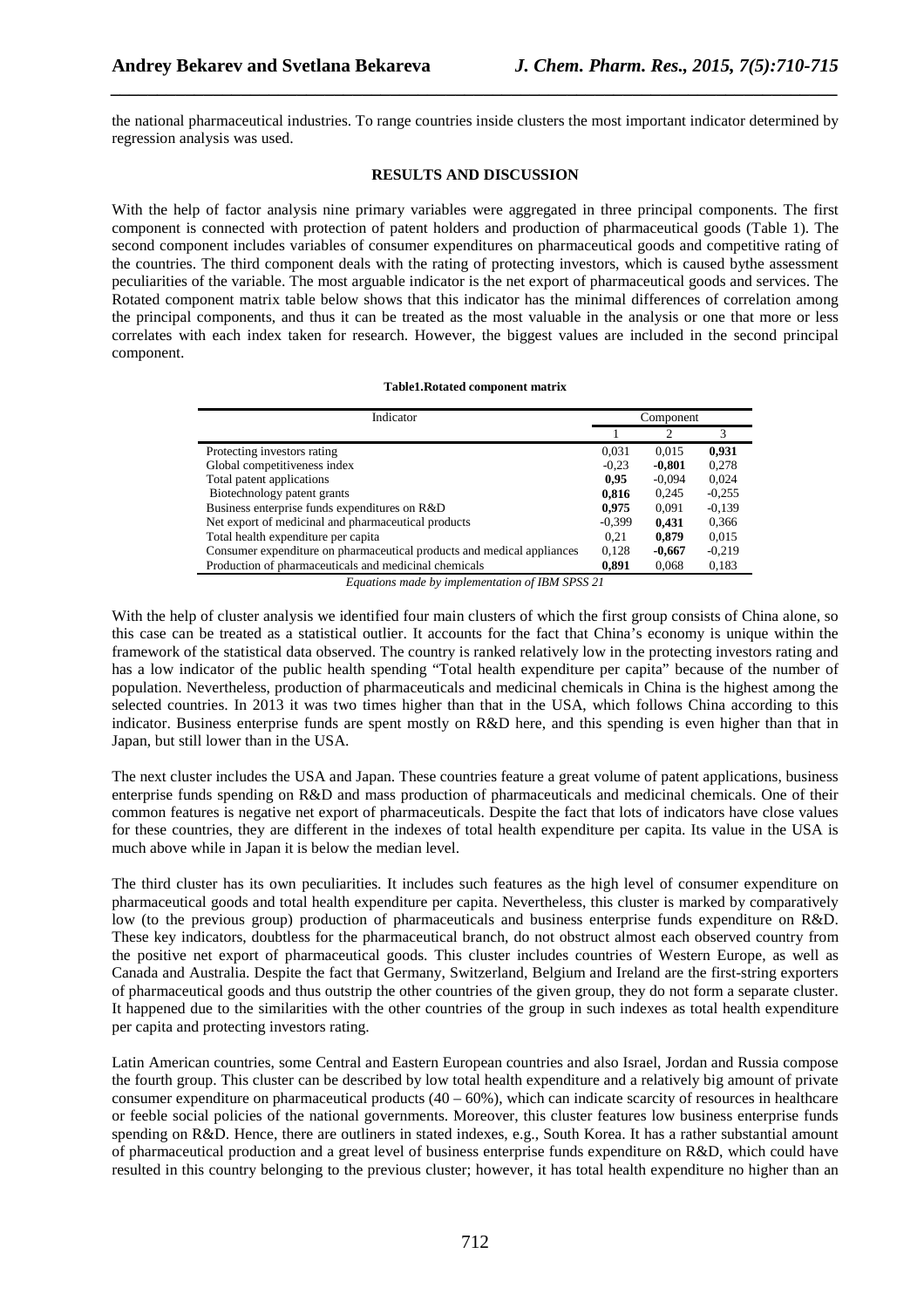average of emerging countries. Also, Korea is a net importer of pharmaceuticals as the majority of this group. Only four out of twenty three countries in this cluster are net exporters – India, Singapore, Israel and Jordan. Noteworthy is the fact that general tendencies are negative solely for this cluster, which validates our computer estimations.

*\_\_\_\_\_\_\_\_\_\_\_\_\_\_\_\_\_\_\_\_\_\_\_\_\_\_\_\_\_\_\_\_\_\_\_\_\_\_\_\_\_\_\_\_\_\_\_\_\_\_\_\_\_\_\_\_\_\_\_\_\_\_\_\_\_\_\_\_\_\_\_\_\_\_\_\_\_\_*

With the help of regression analysis we identified the most valuable factors that influence the key indicator of the industry competitiveness "Net export of medical and pharmaceutical products". The result of regression analysis is provided in Table 2 below.

| Final model | Unstandardized<br>coefficient estimates | Standard error | Standardized<br>coefficients $\beta_i$ estimates | T-test   | F-test   |            | 95% confidence interval |
|-------------|-----------------------------------------|----------------|--------------------------------------------------|----------|----------|------------|-------------------------|
| Constant    | 3632.516                                | 2190.747       |                                                  | 1.658    | 0.106    | $-810.525$ | 8075,557                |
| $X_1$       | $-0.13$                                 | 0.016          | $-1.948$                                         | $-8.101$ | $\Omega$ | $-0.162$   | $-0.097$                |
| $X_2$       | 0.318                                   | 0.045          | 1.701                                            | 7.015    |          | 0.226      | 0.41                    |
| $X_3$       | $-215.491$                              | 85.852         | $-0.244$                                         | $-2.51$  | 0.017    | $-389.607$ | $-41.375$               |

#### **Table 2. Parameters of regression function**

*Equations made by implementation of IBM SPSS 21* Calculated regression function:

 $Y=3632,516 - 1,984X_1 + 1,701X_2 - 0,224X_3$ 

with

*Y – Net export of medicinal and pharmaceutical products (mn. USD);* 

 $X_1$ – Total patent applications (number);

*X2 – Production of pharmaceuticals and medicinal chemicals (mn. USD);* 

*X3 – Global competitiveness index (ranking).* 

The coefficients show that the two most valuable ones are the "Total patent applications" and "Production of pharmaceuticals and medicinal products". However, the first coefficient in our regression( $\beta_1$ ) is negative, which contradicts our original hypothesis. A common assumption is that the more patents applications are submitted, the more the effect of such intellectual property protection should be. Nevertheless, the whole process from the very beginning of inventing a pharmaceutical product to its implementation and return on investment is troublesome. Considering that the patent application predominantly falls on the first stage of research, we can conclude how few of the patents are ultimately successful and reach their aim. According to statistical data, the leaders in the number of total patent applications are China, the USA and Japan. However, they all have negative net export of pharmaceuticals. In contrast, Switzerland is the leader in pharmaceutical net export with a relatively miserable number of patent applications: 569 667 in USA against2039 in Switzerland. This incoherence and low patent application number with high "yield" of each one in Switzerland can be explained by several factors starting with the quality of national research, due to the reach experience of national companies in pharmaceutical industry, and ending with structural shifts in company costs in Switzerland as opposed to their US competitors. It can also refer to the quality of data available.

The positive second regression coefficient  $(\beta_2)$  supports our original hypothesis. The more national producers manufacture, the more competitiveness the national pharmaceutical branch enjoys in the world pharmaceutical market.

The last standardized regression coefficient  $(\beta_3)$  has the least value in the equation above and is negative. It is explained by the way this variable is calculated as in ranking the least number refers to the best position in the list.

We should note that our function describes only 65% of dependent variable distribution, which asserts some statistical error. This upholds the idea of an incomplete list of the variables taken into account, or that it is necessary to choose another or a completely new criterion as the key variable.

The outcome of clusterization is shown in Table 3, which also contains the final rating of the competitiveness level of the countries' national pharmaceutical branches. The clusters were ranged on the basis of the share of the total production of pharmaceuticals and medicinal products that each cluster contributes to the world production, i.e. the sum of the corresponding indexes of all the countries in each cluster. As it was already noticed, the total patent application number is a rather controversial indicator and does not determine the country's position on the pharmaceutical market. That is why it was considered negligible in order to avoid confusion. The value of the global competitiveness index is also relatively inconspicuous. Thus, the ranking of countries within the clusters depended on their net export of pharmaceuticals.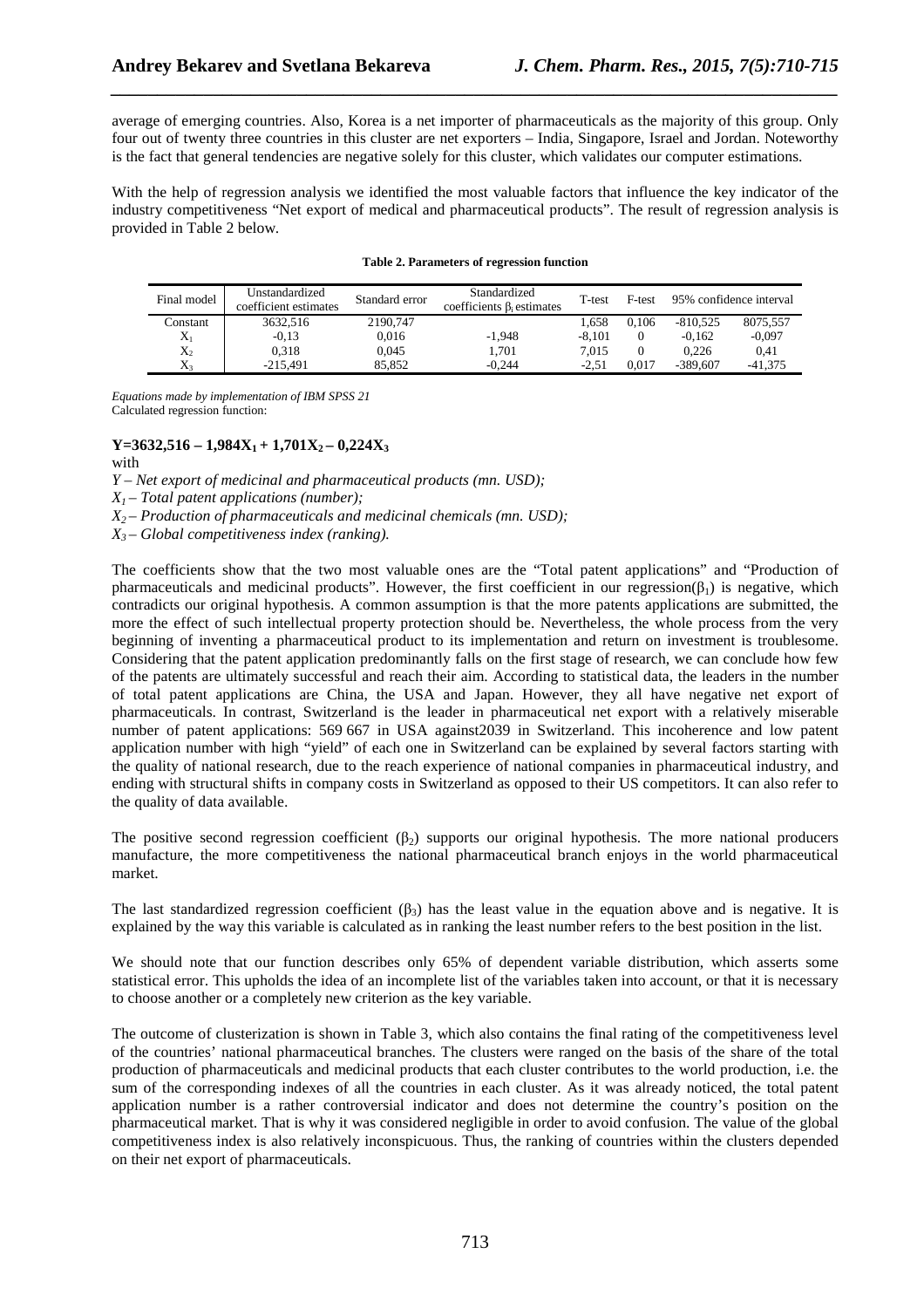| Competitiveness<br>Rank of National<br>Pharmaceutical<br><b>Branch</b> | Country                 | Cluster                          | Distance<br>from a<br>Centroid | Net Export of<br>Pharmaceuticals<br>(bn. USD) | Total patent<br>applications<br>(number) | Production of<br>pharmaceuticals<br>and medicinal<br>products (bn.<br>USD) | Global<br>Competitiveness<br>Index (Rank) |
|------------------------------------------------------------------------|-------------------------|----------------------------------|--------------------------------|-----------------------------------------------|------------------------------------------|----------------------------------------------------------------------------|-------------------------------------------|
|                                                                        | Switzerland             |                                  | 2,690                          | 36,049                                        | 2039                                     | 69,761                                                                     |                                           |
| $\mathbf{1}$<br>$\sqrt{2}$                                             | Ireland                 | $\sqrt{2}$<br>$\sqrt{2}$         | 0,370                          | 25,148                                        | 443                                      | 60,851                                                                     | $\mathbf{1}$<br>28                        |
| 3                                                                      |                         |                                  |                                | 24,459                                        | 58832                                    | 50,185                                                                     | $\overline{4}$                            |
|                                                                        | Germany                 | $\mathfrak{2}$<br>$\mathfrak{2}$ | 1,103                          |                                               |                                          |                                                                            | 17                                        |
| $\overline{4}$                                                         | Belgium                 |                                  | 0,629                          | 11,143                                        | 795                                      | 18,542                                                                     |                                           |
| 5                                                                      | Great<br><b>Britain</b> | $\mathfrak{2}$                   | 0,761                          | 9,835                                         | 20553                                    | 34,185                                                                     | 10                                        |
| 6                                                                      | France                  | $\sqrt{2}$                       | 0,705                          | 6,196                                         | 16270                                    | 59,270                                                                     | 23                                        |
| $\overline{7}$                                                         | Netherlands             | $\sqrt{2}$                       | 1,010                          | 3,825                                         | 2881                                     | 7,601                                                                      | 8                                         |
| 8                                                                      | <b>Swiss</b>            | $\sqrt{2}$                       | 0,704                          | 3,748                                         | 2230                                     | 10,809                                                                     | 6                                         |
| 9                                                                      | Denmark                 | $\sqrt{2}$                       | 0,678                          | 2,236                                         | 1730                                     | 12,201                                                                     | 15                                        |
| 10                                                                     | Austria                 | $\sqrt{2}$                       | 0,637                          | 1,545                                         | 2455                                     | 4,586                                                                      | 16                                        |
| 11                                                                     | Finland                 | $\sqrt{2}$                       | 0,419                          | $-0,900$                                      | 1672                                     | 2,029                                                                      | 3                                         |
| 12                                                                     | Norway                  | $\overline{c}$                   | 0,939                          | $-1,267$                                      | 1606                                     | 1,403                                                                      | 11                                        |
| 13                                                                     | Australia               | $\mathfrak{2}$                   | 0,635                          | $-5,580$                                      | 26691                                    | 11,210                                                                     | 21                                        |
| 14                                                                     | Canada                  | $\overline{c}$                   | 1,440                          | $-7,623$                                      | 34297                                    | 12,083                                                                     | 14                                        |
| 15                                                                     | China                   | $\mathbf{1}$<br>(outl)           | 0,000                          | $-2,236$                                      | 767083                                   | 304,389                                                                    | 29                                        |
| 16                                                                     | Japan                   | 3                                | 1,318                          | $-18,128$                                     | 327193                                   | 73,622                                                                     | 9                                         |
| 17                                                                     | <b>USA</b>              | 3                                | 1,318                          | $-21,750$                                     | 569667                                   | 175,538                                                                    | 5                                         |
| 18                                                                     | India                   | $\overline{\mathcal{L}}$         | 0,788                          | 8,932                                         | 45706                                    | 26,555                                                                     | 60                                        |
| 19                                                                     | Singapore               | 4                                | 1,454                          | 6,903                                         | 9047                                     | 20,347                                                                     | $\mathfrak{2}$                            |
| 20                                                                     | Israel                  | 4                                | 1,154                          | 4,414                                         | 6076                                     | 7,376                                                                      | 27                                        |
| 21                                                                     | Jordan                  | 4                                | 1,529                          | 0,067                                         | 298                                      | 1,203                                                                      | 68                                        |
| $22\,$                                                                 | Bulgaria                | 4                                | 0,418                          | $-0,269$                                      | 275                                      | 0,607                                                                      | 57                                        |
| 23                                                                     | Indonesia               | 4                                | 0,825                          | $-0,407$                                      | 6757                                     | 6,672                                                                      | 38                                        |
| 24                                                                     | Peru                    | $\overline{4}$                   | 0,659                          | $-0,608$                                      | 1534                                     | 1,048                                                                      | 61                                        |
| 25                                                                     | Honk-Kong               | $\overline{4}$                   | 1,395                          | $-0,756$                                      | 13278                                    | 0,335                                                                      | $\tau$                                    |
| 26                                                                     | Chile                   | 4                                | 0,662                          | $-0,914$                                      | 4810                                     | 1,228                                                                      | 34                                        |
| 27                                                                     | Malaysia                | $\overline{\mathcal{L}}$         | 1,217                          | $-1,283$                                      | 8221                                     | 1,169                                                                      | 24                                        |
| 28                                                                     | Spain                   | $\overline{\mathcal{L}}$         | 1,101                          | $-1,311$                                      | 3587                                     | 20,245                                                                     | 35                                        |
| 29                                                                     | Kazakhstan              | $\overline{4}$                   | 0,759                          | $-1,432$                                      | 1892                                     | 0,215                                                                      | 50                                        |
| 30                                                                     | Italy                   | $\overline{\mathcal{L}}$         | 0,808                          | $-1,439$                                      | 9590                                     | 41,860                                                                     | 49                                        |
| 31                                                                     | Columbia                | 4                                | 0,499                          | $-1,832$                                      | 2024                                     | 2,591                                                                      | 69                                        |
| 32                                                                     | Portugal                | $\overline{4}$                   | 0,321                          | $-1,978$                                      | 643                                      | 1,392                                                                      | 51                                        |
| 33                                                                     | Czech Rep.              | 4                                | 1,122                          | $-2,155$                                      | 824                                      | 1,591                                                                      | 46                                        |
|                                                                        |                         |                                  |                                |                                               |                                          |                                                                            |                                           |
| 34                                                                     | Greece                  | 4                                | 2,332                          | $-2,531$                                      | 558                                      | 1,494                                                                      | 91                                        |
| 35                                                                     | Poland                  | $\overline{4}$                   | 0,382                          | $-2,852$                                      | 3715                                     | 3,888                                                                      | 42                                        |
| 36                                                                     | S. Korea                | $\overline{\mathcal{L}}$         | 0,828                          | $-3,067$                                      | 182064                                   | 17,828                                                                     | 25                                        |
| 37                                                                     | Mexico                  | 4                                | 0,430                          | $-3,573$                                      | 14911                                    | 13,194                                                                     | 55                                        |
| 38                                                                     | Turkey                  | 4                                | 0,398                          | $-3,802$                                      | 6680                                     | 4,938                                                                      | 44                                        |
| 39                                                                     | <b>Brazil</b>           | 4                                | 0,601                          | $-6,619$                                      | 24742                                    | 27,093                                                                     | 56                                        |
| 40                                                                     | Russia                  | $\overline{4}$                   | 1,264                          | $-14,232$                                     | 44631                                    | 8,334                                                                      | 64                                        |

| Table 3. National Pharmaceutical Branch Competitiveness Ranking, 2013 |
|-----------------------------------------------------------------------|
|-----------------------------------------------------------------------|

*\_\_\_\_\_\_\_\_\_\_\_\_\_\_\_\_\_\_\_\_\_\_\_\_\_\_\_\_\_\_\_\_\_\_\_\_\_\_\_\_\_\_\_\_\_\_\_\_\_\_\_\_\_\_\_\_\_\_\_\_\_\_\_\_\_\_\_\_\_\_\_\_\_\_\_\_\_\_*

*Statistical data source: Euro monitor International*.*www.euromonitor.com Clusterization made by implementation of IBM SPSS 21* 

Thus, top performers of the world pharmaceutical branch in-sample by the competitiveness in the branch ranking are: Switzerland, Ireland and Germany, all of which belong to the cluster of developed countries. Russia is at the bottom of the ranking. Analyzing the causes of such a low position, we notice that it is the most vulnerable country in-sample according to the quantity of the pharmaceutical goods imported and has the least tangible contribution to the world pharmaceutical market. From our point of view, Russian pharmaceutical industry faces a number of following challenges which put brakes on its development:

• no support mechanism for delivering Russian innovation pharmaceutical products on the local market;

• insufficient government subsidies for the national producers to provide innovation strategies for the whole industry;

• certain bias among Russian physicians about the low quality of Russian innovative medicines;

• baseless understating of traditional Russian quality standards applied to the pharmaceutical production and attempts to arrange new demand according to the foreign standards;

• absence of an independent expert association that could help national producers overcome corruption and oppose those Russian medical officials who lobby foreign producers' business interests.

We should mention that the Russian government has paid some attention to the problems in the pharmaceutical industry, but the official documents adopted [4, 5] do not encourage the national producers.